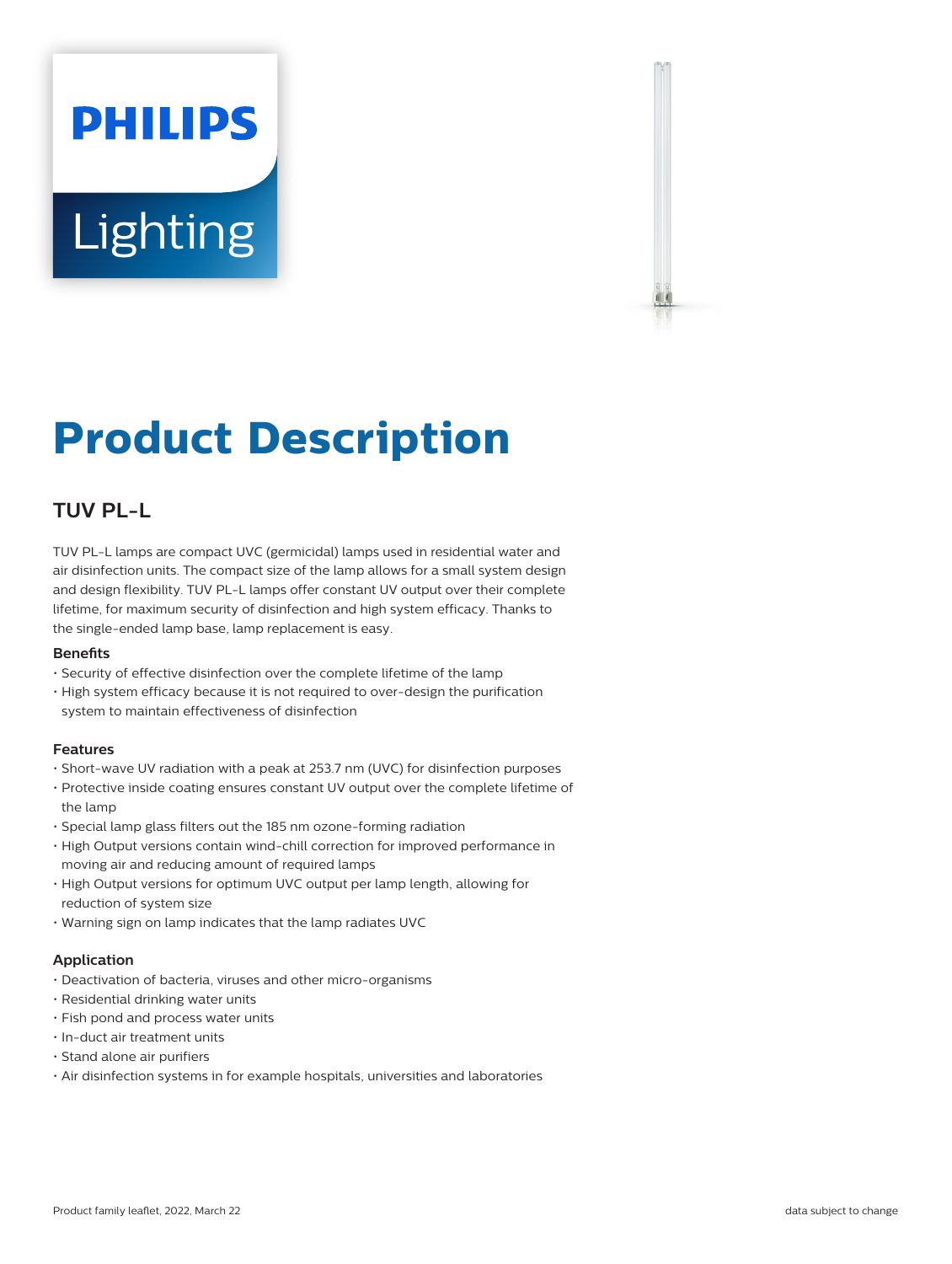#### **Warnings and Safety**

- A lamp breaking is extremely unlikely to have any impact on your health. If a lamp breaks, ventilate the room for 30 minutes and remove the parts, preferably with gloves. Put them in a sealed plastic bag and take it to your local waste facilities for recycling. Do not use a vacuum cleaner.
- DANGER: Risk Group 3 Ultra Violet product. These lamps emit high-power UV radiation that can cause severe injury to skin and eyes. Avoid eye and skin exposure to unshielded product. Use only in an enclosed environment which shields users from the radiation.

#### **Versions**



#### **Dimensional drawing**

| Product                         |                 | D1 (max) $D$ (max) $A$ (max) $B$ (max) $C$ (max) |  |
|---------------------------------|-----------------|--------------------------------------------------|--|
| TUV PL-L 18W/4P 1CT/25          | $18 \text{ mm}$ | 39 mm 195 mm 220 mm 225 mm                       |  |
| TUV PL-L 60W/4P HO 1CT/25 18 mm |                 | 38 mm 390 mm 415 mm 420 mm                       |  |
| TUV PL-L 24W/4P UNP/50          | $18 \text{ mm}$ | 39 mm 290 mm 315 mm 320 mm                       |  |
| TUV PL-L 36W/4P 1CT/25          | $18 \text{ mm}$ | 38 mm 385 mm 410 mm 415 mm                       |  |
| TUV PL-L 55W/4P HF 1CT/25       | 18 mm           | 38 mm 505 mm 530 mm 535 mm                       |  |

| <b>Approval and Application</b> |              |
|---------------------------------|--------------|
| Mercury (Hg) Content (Nom)      | 4.4 mg       |
|                                 |              |
| <b>General Information</b>      |              |
| Cap-Base                        | <b>2G11</b>  |
| <b>Useful Life (Nom)</b>        | 9000h        |
| <b>Main Application</b>         | Disinfection |
|                                 |              |
| <b>Light Technical</b>          |              |
| <b>Colour Code</b>              | TUV          |
| <b>Colour Designation</b>       | -            |
|                                 |              |
| <b>Mechanical and Housing</b>   |              |
| <b>Bulb Shape</b>               | 2xT16        |

#### **Operating and Electrical**